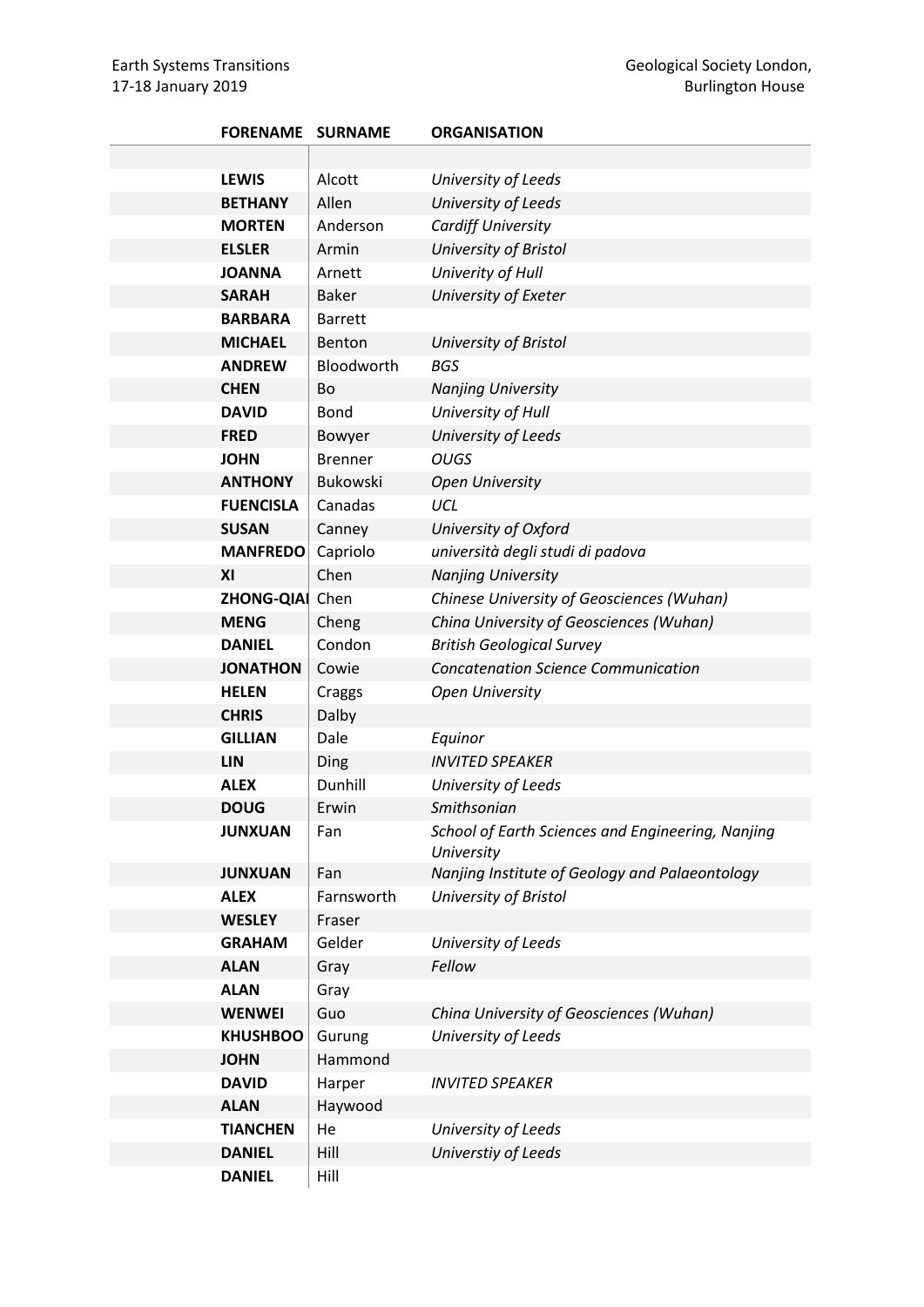| <b>BETH</b>      | House           | <b>NERC</b>                             |
|------------------|-----------------|-----------------------------------------|
| <b>DAL CORSO</b> | Jacopo          | University of Leeds                     |
| <b>LORNA</b>     | Kearns          | University of Southampton               |
| <b>MATTHEW</b>   | Kent            | University of Nottingham                |
| <b>LEE</b>       | Klinger         |                                         |
| <b>ALEXANDER</b> | Krause          | University of Leeds                     |
| <b>VITTORIA</b>  | Lauretano       | University of Bristol                   |
| <b>GRAHAM</b>    | Lawton          | <b>New Scientist</b>                    |
| <b>TIM</b>       | Lenton          | <b>INVITED SPEAKER</b>                  |
| <b>CHAO</b>      | Li              | China University of Geosciences (Wuhan) |
| <b>DA</b>        | Li              | <b>Nanjung University</b>               |
| <b>BARRY</b>     | Lomax           | Nottingham University                   |
| <b>ELISA</b>     | Lovecchio       | University of Exeter                    |
| <b>ALEX</b>      | Lui             |                                         |
| <b>JOHN</b>      | Marshall        | University of Southampton               |
| <b>CLARA</b>     | <b>Matthews</b> | UCL                                     |
|                  | <b>Torres</b>   |                                         |
| <b>CHENG</b>     | meng            | Wuhan China                             |
| <b>STEPHEN</b>   | Middleton       | check                                   |
| <b>BENJAMN</b>   | <b>Mills</b>    | University of Leeds                     |
| <b>EMILY</b>     | Mitchell        |                                         |
| <b>RAHA</b>      | <b>Neil</b>     |                                         |
| <b>ROBERT</b>    | newton          | University of Leeds                     |
| <b>JOSEPH</b>    | O'Reilly        |                                         |
| <b>CONNOR</b>    | O'Keefe         |                                         |
| <b>CYRIL</b>     | O'Loughlin      | Press Writer                            |
| <b>RICH</b>      | Pancost         |                                         |
| <b>DOMINIC</b>   | Papineau        | University College London               |
| <b>CAROLYN</b>   | Pascall         |                                         |
| <b>ELIZABETH</b> | Petsios         | <b>Baylor University</b>                |
| <b>SIMON</b>     | Poulton         | University of Leeds                     |
| <b>TOBY</b>      | Prave           | <b>University of St Andrews</b>         |
| <b>TIM</b>       | Raub            | <b>University of St Andrews</b>         |
| <b>ABIGAIL</b>   | Redmile         | Getech                                  |
| <b>ELISABETH</b> | Robinson        | Universtiy of Southampton               |
| <b>CHRISTINA</b> | Rogatts         | University of Hull                      |
| <b>INGA</b>      | Sevastjanova    | Getech                                  |
| <b>PETER</b>     | Sharland        |                                         |
| <b>ZHENBING</b>  | She             | China University of Geosciences (Wuhan) |
| <b>GRAHAM</b>    | <b>Shields</b>  | <b>UCL</b>                              |
| <b>AMY</b>       | Shore           |                                         |
| <b>ROBERT</b>    | Spicer          | The Open University                     |
| <b>THERESA</b>   | Spicer          |                                         |
| <b>MATTHEW</b>   | <b>Staitis</b>  | University of Glasgow                   |
| <b>THOMAS</b>    | Stubbs          | University of Bristol                   |
| <b>TAO</b>       | Su              |                                         |